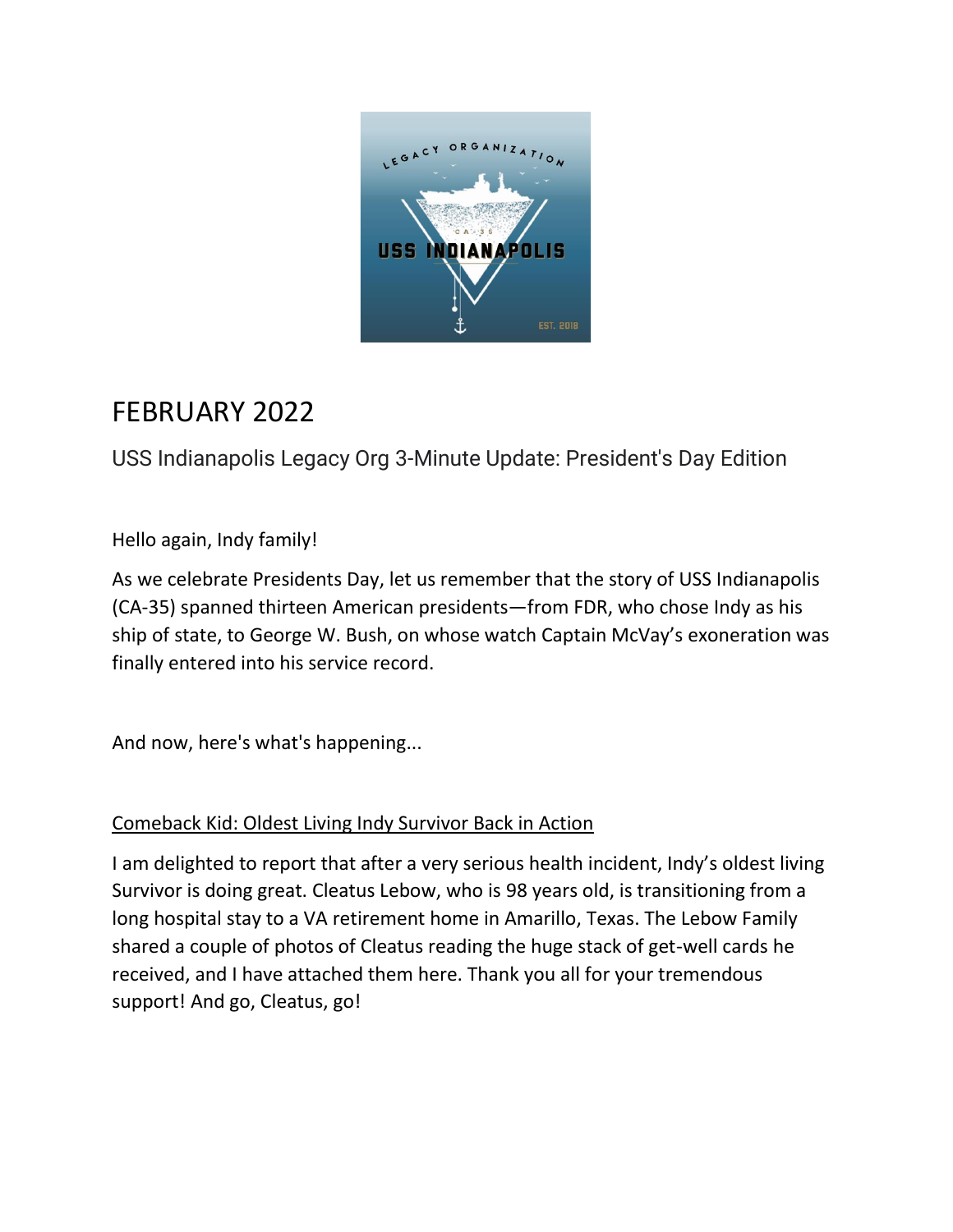#### Detectives Wanted

We have 319 mysteries to solve, and we need your help! Legacy's Project 888 is recruiting detectives to help hunt down a photo of every Indy crewmember who was lost-at-sea or killed-in-action in 1945. There are 319 photos still missing. You can help by searching for lost crewmembers from your home state. (One successful search has already proved the saying: "Most people live within 15 miles of where they were born.") With today's technology, plus volunteers willing to put "boots on the ground" in local archives, finding a photo of every single man is possible. To get started, just click on this list of missing photos, which is organized by state, and "adopt" one or more crewmembers from your state. (The document may open in a new tab in your browser, otherwise, look for it in your downloads folder.)

We owe it to these heroes to include their photos in Legacy publications. To send photos or for more information, please contact Carl Fahnestock (thefahns@gmail.com) or Marilyn Henry (bmcp56@att.net).

#### Flags Flying

With the sad passing of Mr. Granville Crane, Machinist's Mate 2, at the age of 95, the flag committee was kept busy last month. Lance Corporal Alden Johnson, USMC, helped to honor Granville by participating in the traditional flag ceremony. Lance Corporal Johnson, an Indianapolis local, earned a Purple Heart during his service in Helmand Province, Afghanistan, in 2011. The flag he helped fly and fold was presented to Granville's family. Local volunteers are always welcomed and appreciated! In January, the Flag Committee also received a lost-at-sea flag request. A flag will be flown and folded at the Indiana War Memorial in honor of William Perrin Hambo, Photographer's Mate 3.

#### Wondery Releases a New Podcast About Indy!

Wondery, a leading podcast network, has released its newest season of Against the Odds. The topic? CA-35! The five-episode season, USS Indianapolis: Disaster at Sea, tells the story of the Indy sinking and rescue. Episode 5 features an interview with our own Sara Vladic, who served as a story/script consultant for the season. Here's a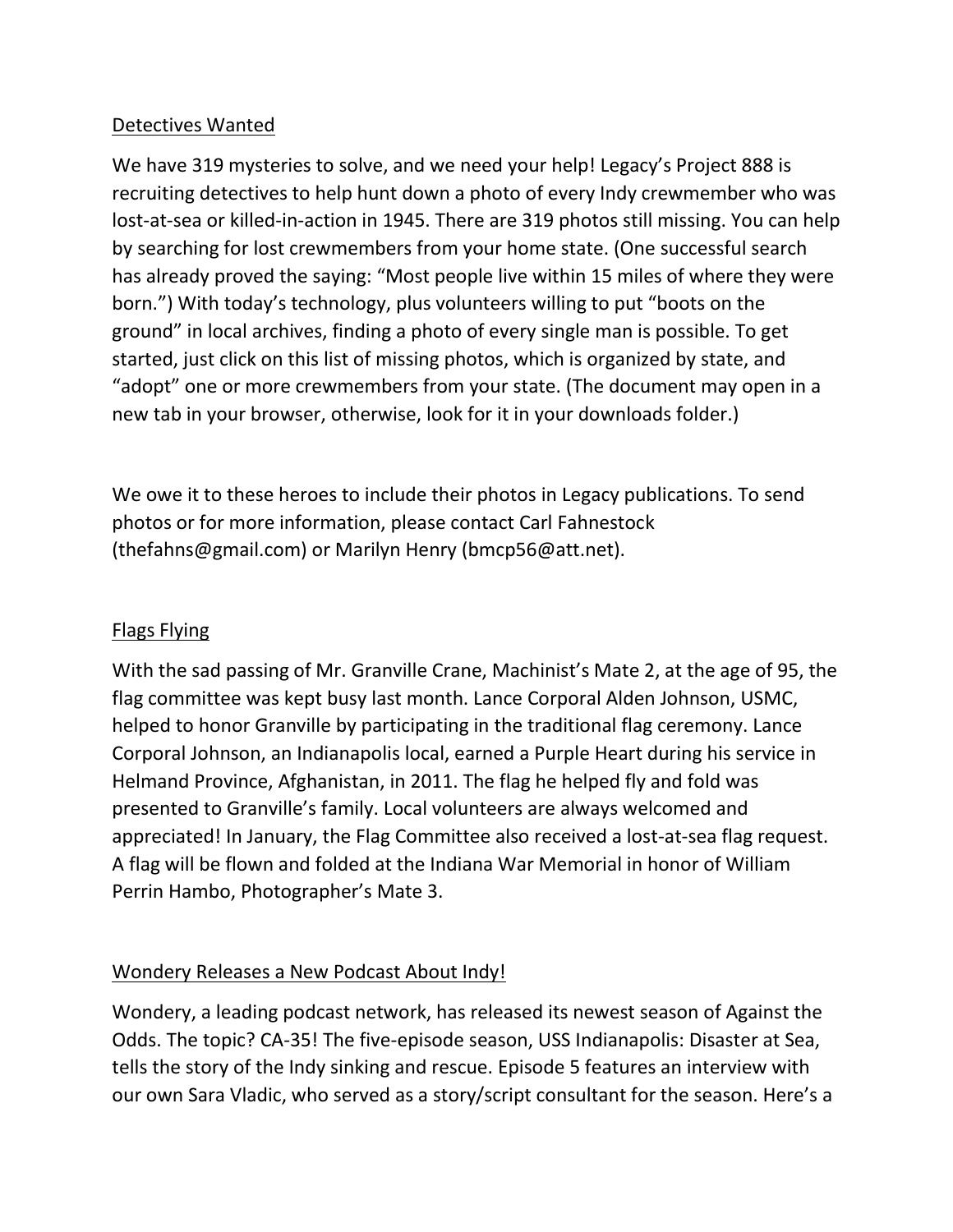[link to the podcast feed.](https://wondery.com/shows/against-the-odds/episode/8514-uss-indianapolis-disaster-at-sea-abandon-ship/) You can also find *Against the Odds* wherever you get your podcasts.

#### Important Legacy Vote

Attention Legacy Members: The Bylaws Committee and Board have approved language for a potential change to our bylaws. This change clarifies the future frequency and location of USS Indianapolis in-person reunions. According to our charter, members must vote on all bylaws changes. That means it's now up to you! Every current, dues-paid Legacy member will receive a ballot via Survey Monkey in order to vote on this important change. Please keep an eye on your inbox for the ballot. Deadline to vote is Monday, February 28.

# Fredericksburg: Fun for the Whole Family

A unique, regional opportunity awaits the family and friends of USS Indianapolis (CA-35) in Fredericksburg, Texas, May 17-20, 2022. This will be our first in-person gathering since the onset of COVID-19, and the only official reunion this year. Join old friends and meet new members of the "Indy family" who may be coming to their first reunion. Thanks to the National Museum of the Pacific War, you can discover new insights about Indy's story. Special offerings include the viewing of rare USS Indy archives, self-guided and docent-led tours of the world-renowned museum, speaker programs, a live action reenactment of the Battle of Okinawa, a fun-filled banquet by one of Texas Monthly Magazine's "Top 50 BBQs", and more, all in charming Fredericksburg. Make it a mini-family reunion – there's fun for the whole family. Affordable and convenient hotels are being held for our group for a limited time with generous 48-hour cancellation policies. Don't delay – reserve your spot!

#### [Click here to register now!](https://www.ussindianapolis.com/event-details/uss-indianapolis-ca-35-2022-reunion)

#### Fredericksburg: Don't Get Left Out in the Cold

Be sure to book your hotel room now at either the Inn on Barons Creek or the Fredericksburg Inn & Suites before these hotels take the "hold" off Indy's rooms and make them available to the general public. You do not have to pay now. But you should definitely reserve your room now. Not only is Fredericksburg a high-demand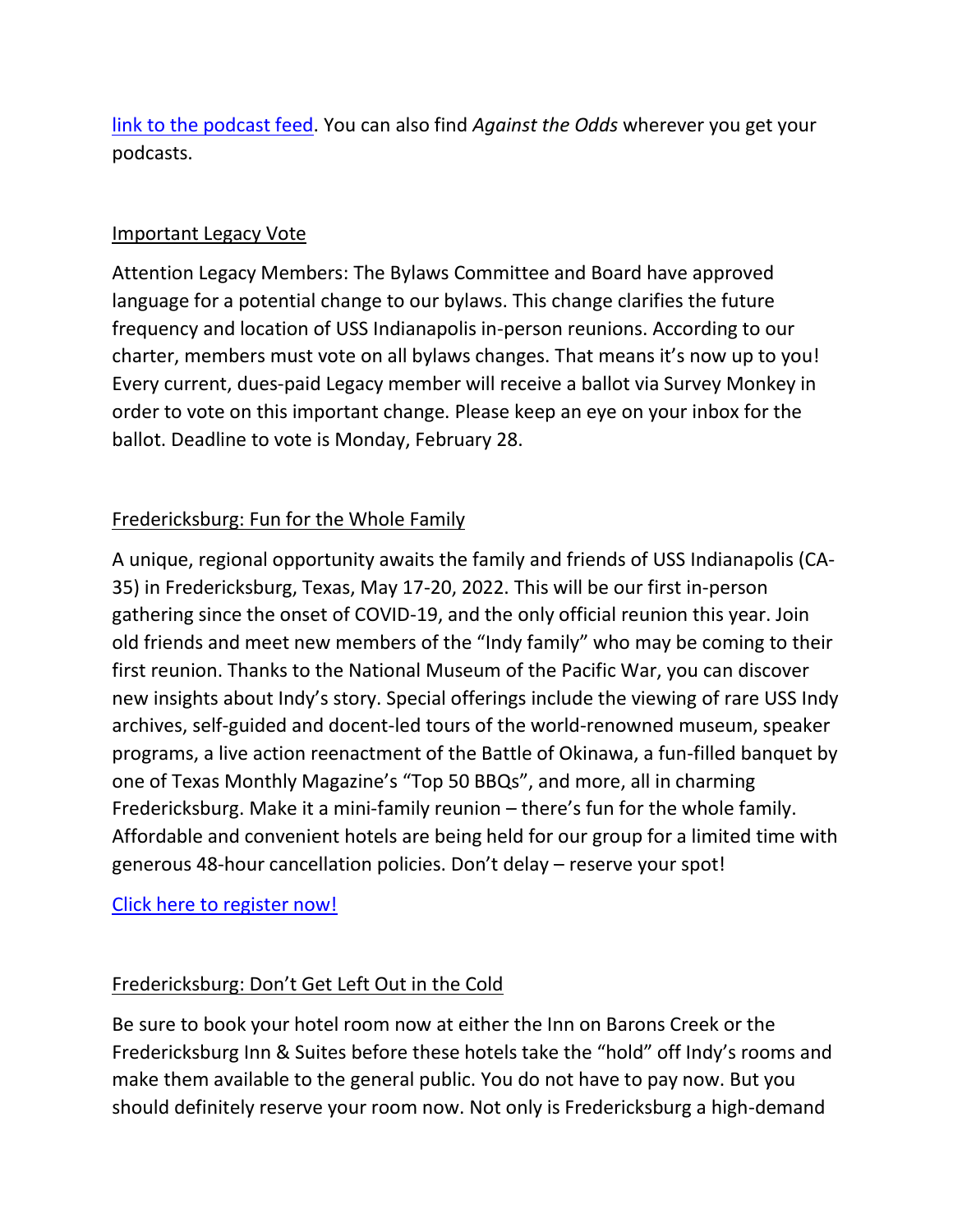destination city, but there is also a lot of pent-up demand due to COVID. As restrictions lift, people are catching up on vacations and events they've had to delay for the past two years. That means hotel rooms in the entire city will be going fast, especially for the gorgeous month of May. Act now, before these hotels open their reservations to the rest of the public! It only takes a phone call. Everything you need to know is included in this reunion-info link: [https://www.ussindianapolis.com/2022](https://www.ussindianapolis.com/2022-reunion.) [reunion.](https://www.ussindianapolis.com/2022-reunion.)

# USS Indianapolis/Gwinn "Angel" Scholarship

Attention Students: The legacy you share with USS Indianapolis (CA-35) can help you earn money for college! Your family connection to Indy's story can help build your future. Even if you have never knew the men who served, you can learn about the ship's story. Applications are being accepted now through March 31, 2022. To be eligible, applicants must: be a descendant of a survivor, lost-at-sea crewmember, rescue crewmember, or Honorary Survivor; attend or plan to attend an accredited college in Fall 2022; be of academic good standing; and not have been a previous recipient of an Angel Scholarship award. **Apply directly at:** 

[https://gtrcf.academicworks.com/opportunities/1123.](https://gtrcf.academicworks.com/opportunities/1123)

# **More information about the program can be found at:**

<https://www.ussindianapolis.com/gwinn-scholarship>

# Still Growing

The Legacy Organization would like to welcome new member Anna (Runck) Knipfer and new student member Lilah McCall!

Here are our membership numbers for January 2022:

| Lifetime | 52  |
|----------|-----|
| General  | 90  |
| Students | 17  |
| Total    | 159 |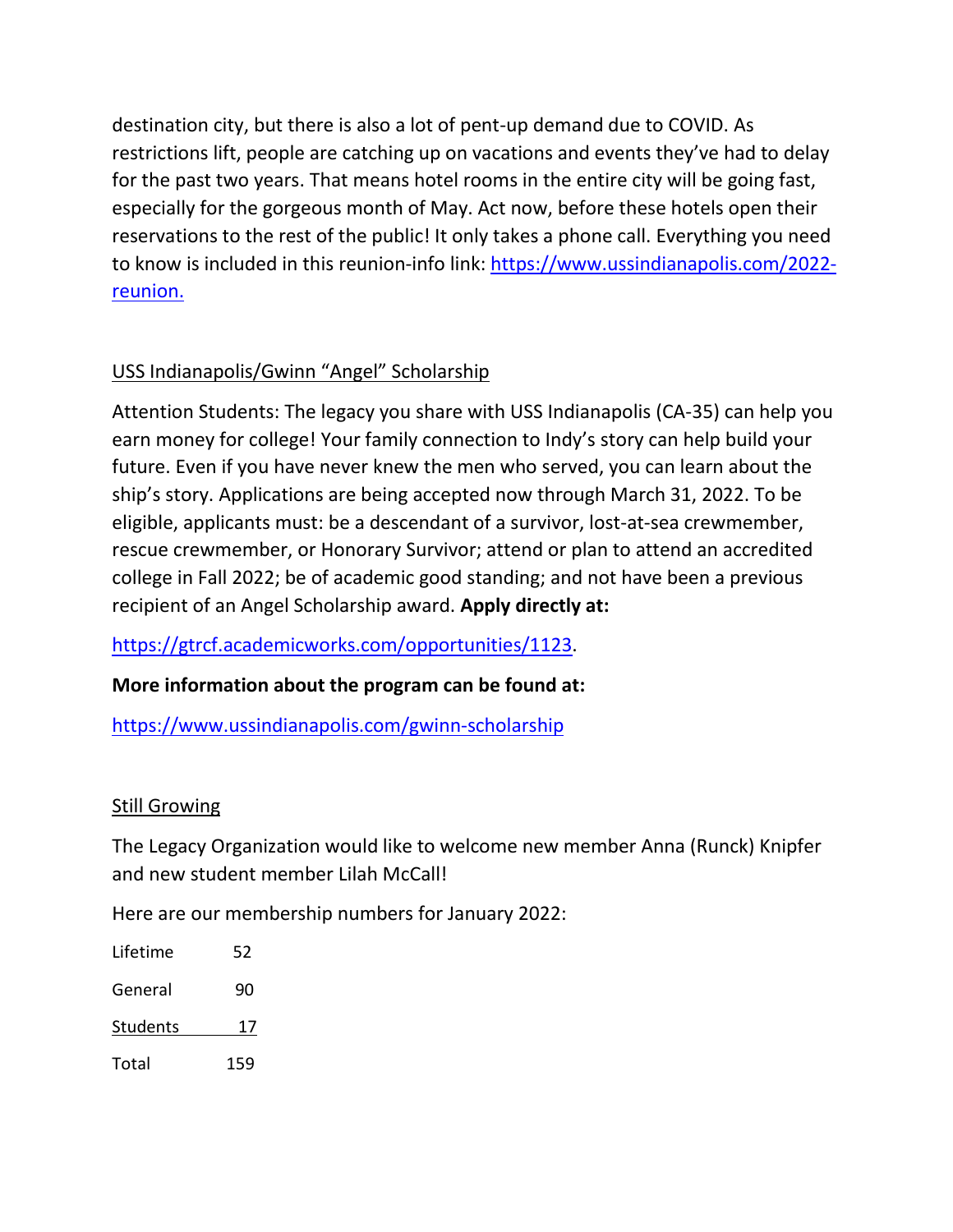The membership committee will be available to welcome all at the upcoming reunion in Fredericksburg. We will have a table where you can stop by and visit, join Legacy, or renew your membership for 2022-2023.

Don't forget the Legacy Member (+ One) Cocktail Party is for all current 2021-2022 members. If you are not sure if you are a current member, please reach out to Julie Rutherford Haas at: [julie.haas@bruceoakley.com](mailto:julie.haas@bruceoakley.com)

#### Nominating Committee

The terms of two current Legacy board members, Chair (Lynn Vincent) and Treasurer (Bonnie Buckett) will be ending this July. The Nominating Committee is now initiating the process for defining the qualities and talents needed to fill these roles. This information will be used to guide our search among members for candidate recommendations to the Board in June. Input from members is always welcome! Please contact Nominating Committee chair Doug Sinclair: [doug.sinclair@comcast.net](mailto:doug.sinclair@comcast.net)

#### Student Members are Telling "Your Story"

Students and mentors are working to finish up their "Your Story" story project. At last count, the students had collected more than 250 pages of stories about how families, friends, and supporters of Indianapolis are connected to Indy. We would like to thank all of you who submitted your story and took the time to make this project a wonderful learning experience for our student members. We invite you to stop by our table at the reunion in Fredericksburg, Texas, to see what our students have accomplished.

Did you know that more than 80 of the crew were either born in Texas or made their home in the Lone Star State? Founding student member Shea Groves from Mascoutah, Illinois, is currently working on a very special item that will honor these Lone Star heroes. This item will be on display in Fredericksburg and then auctioned off to raise funds, all of which will be used to continue to keep the Indy story alive.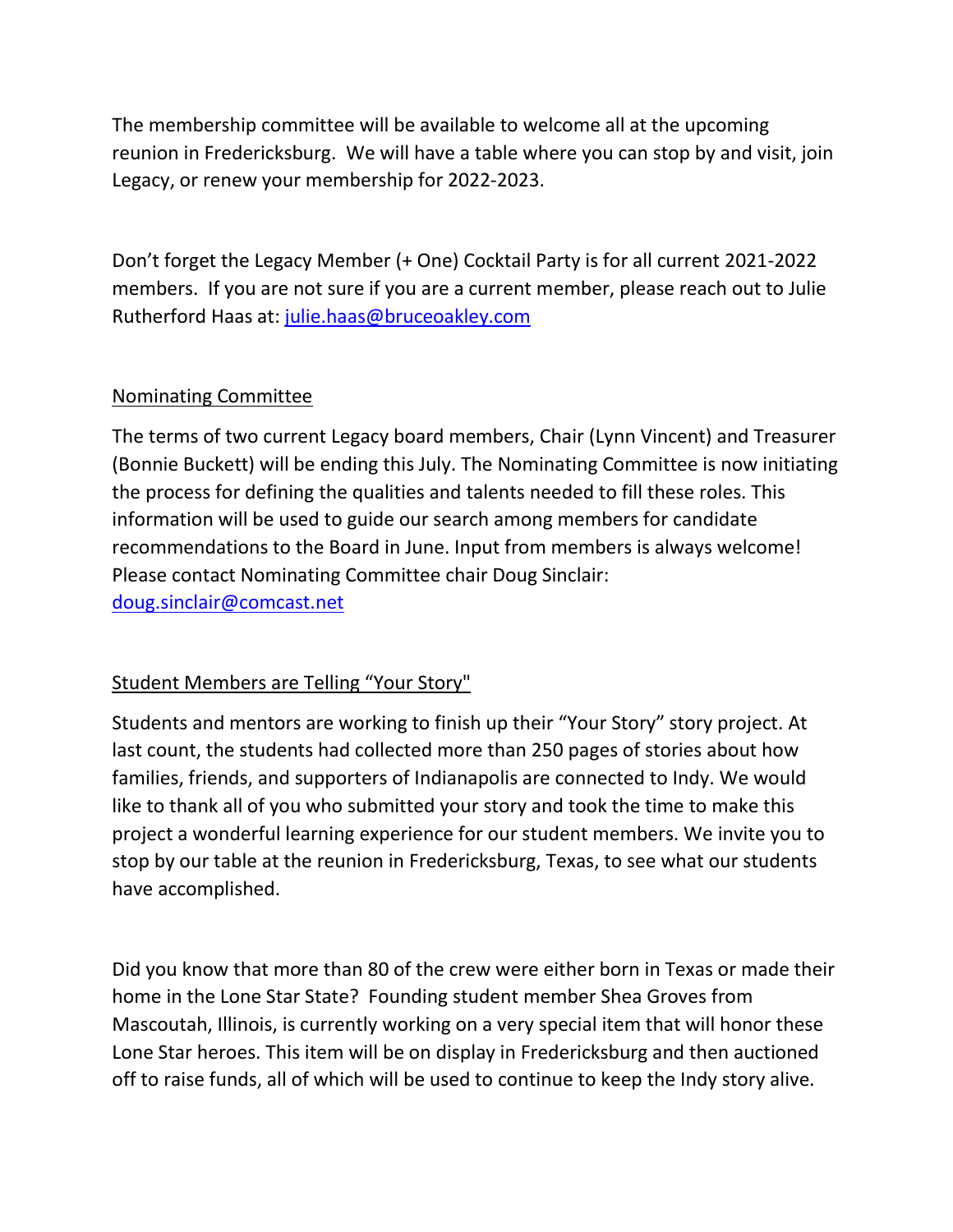That's it for the *February 2022/President's Day Edition of the 3-Minute Update*. See you next month!

Lynn ☺

Lynn Vincent

Legacy Chair

Honorary Survivor

[Lynn@LynnVincent.com](mailto:Lynn@LynnVincent.com)

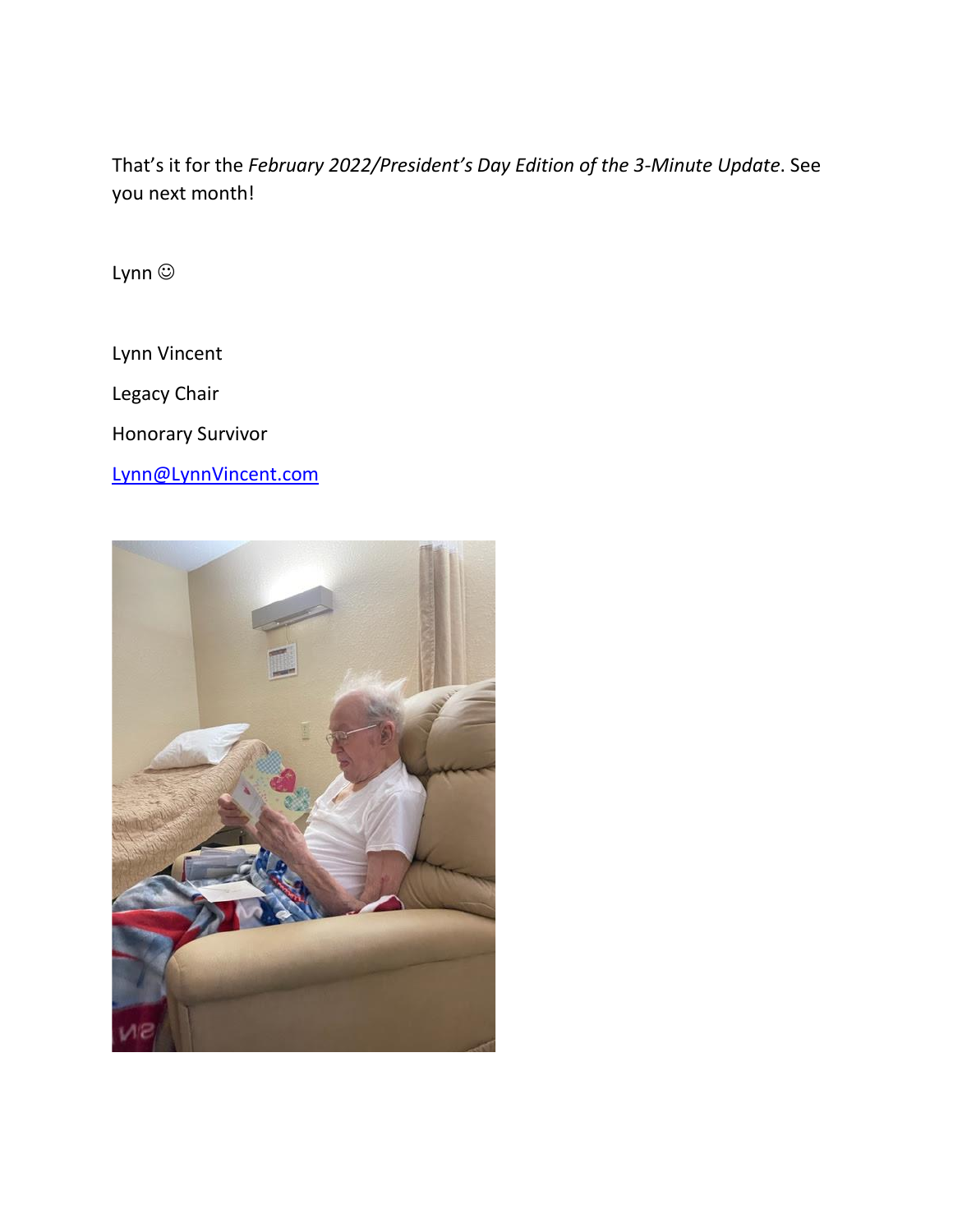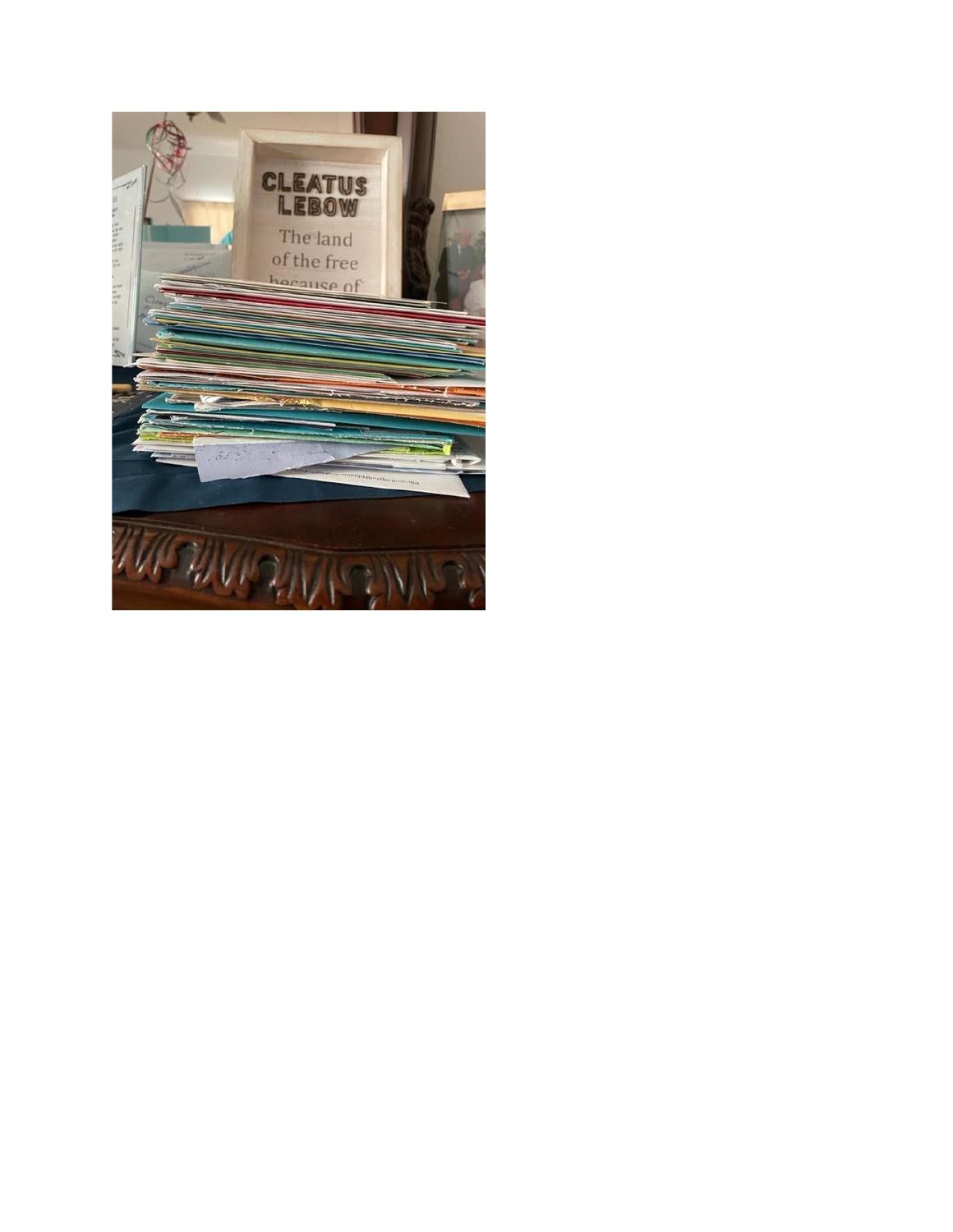# **LAS MISSING PHOTOS LIST OF 319 CREWMEMBERS of USS INDIANAPOLIS CA35 - as of FEB 17, 2022**

# **Sorted Alphabetically by STATE**

# **Photos should be sent via email attachment to: [TheFahns@gmail.com](mailto:TheFahns@gmail.com)**

**If you have questions, please contact Marilyn Henry at bmcp56@att.net**

| <b>CREW</b>    |                                     |                      |              |
|----------------|-------------------------------------|----------------------|--------------|
| #              | <b>CREW MEMBER NAME</b>             | <b>HOME TOWN</b>     | <b>STATE</b> |
| 3              | ALLEN, Paul Franklin, S1            | <b>TUSCALOOSA</b>    | <b>AL</b>    |
| 274            | SCOGGINS, Millard Fillmore, Jr. SM2 | <b>BESSEMER</b>      | <b>AL</b>    |
| 279            | SELMAN, Amos, S2                    | <b>SELMA</b>         | AL           |
| 304            | TALLEY, Dewell Emanuel, RM3         | <b>CULLMAN</b>       | <b>AL</b>    |
| 42             | COLE, Walter Henry, CRM             | <b>BINGEN</b>        | AR           |
| 78             | GILMORE, Wilbur Albert, S2          | <b>CLARENDAN</b>     | AR           |
| 107            | HEGGIE, William Arnold, RDM3        | <b>LITTLE ROCK</b>   | <b>AR</b>    |
| 111            | HENSLEY, Clifford, SSMB2            | <b>MONETTE</b>       | AR           |
| 130            | JOHNSON, George Glen, S2            | <b>SOLGOHACHIA</b>   | <b>AR</b>    |
| 234            | PITTMAN, Almire, Jr., ST3           | <b>PINE BLUFF</b>    | AR           |
| 243            | RABB, John Robert, SC1              | <b>EAGLETON</b>      | <b>AR</b>    |
| 290            | SMITH, Charles Andy, S1             | <b>GLENWOOD</b>      | <b>AR</b>    |
| 29             | BUSHONG, John Richard, GM3          | <b>PHOENIX</b>       | <b>AZ</b>    |
| 6              | ARMENTA, Lorenzo, SC2               | <b>LOS ANGELES</b>   | CA           |
| $\overline{7}$ | ARNOLD, Winston H., MM3             | <b>BURBANK</b>       | CA           |
| 13             | BARTON, George Sydney, Y3           | <b>LOS ANGELES</b>   | CA           |
| 15             | BENNETT, Toney Wade, ST3            | <b>LOS ANGELES</b>   | CA           |
| 19             | BILLINGSLEY, Robert Frederick, GM3  | <b>BAKERSFIELD</b>   | <b>CA</b>    |
| 58             | EAKINS, Morris Bradford, F2         | <b>PARADISE</b>      | CA           |
| 62             | ERNST, Robert Carl, F2              | <b>LOS ANGELES</b>   | CA           |
| 70             | FRENCH, Douglas Orrin, FC3          | <b>LOS ANGELES</b>   | CA           |
| 88             | GRIEST, Frank David, GM3            | <b>NORWALK</b>       | CA           |
| 112            | HERBERT, Jack Erwin, BM1            | <b>LOS ANGELES</b>   | <b>CA</b>    |
| 115            | HOLLAND, John Francis, Jr., PFC     | <b>SAN FRANCISCO</b> | CA           |
| 176            | MACHADO, Clarence James, WT2        | <b>CONCORD</b>       | <b>CA</b>    |
| 186            | McCORMICK, Earl Wayne, MOMM2        | <b>PARADISE</b>      | СA           |
| 195            | MESSENGER, Leonard John, PFC        | <b>LOS ANGELES</b>   | СA           |
| 204            | MITCHELL, Paul Boone, FC3           | <b>SAN JOSE</b>      | CA           |
| 206            | MURILLO, Sammy, S2                  | <b>TURLOCK</b>       | CA           |
| 244            | RAGSDALE, Jean Obert, S1            | <b>EXETER</b>        | CA           |
|                |                                     |                      |              |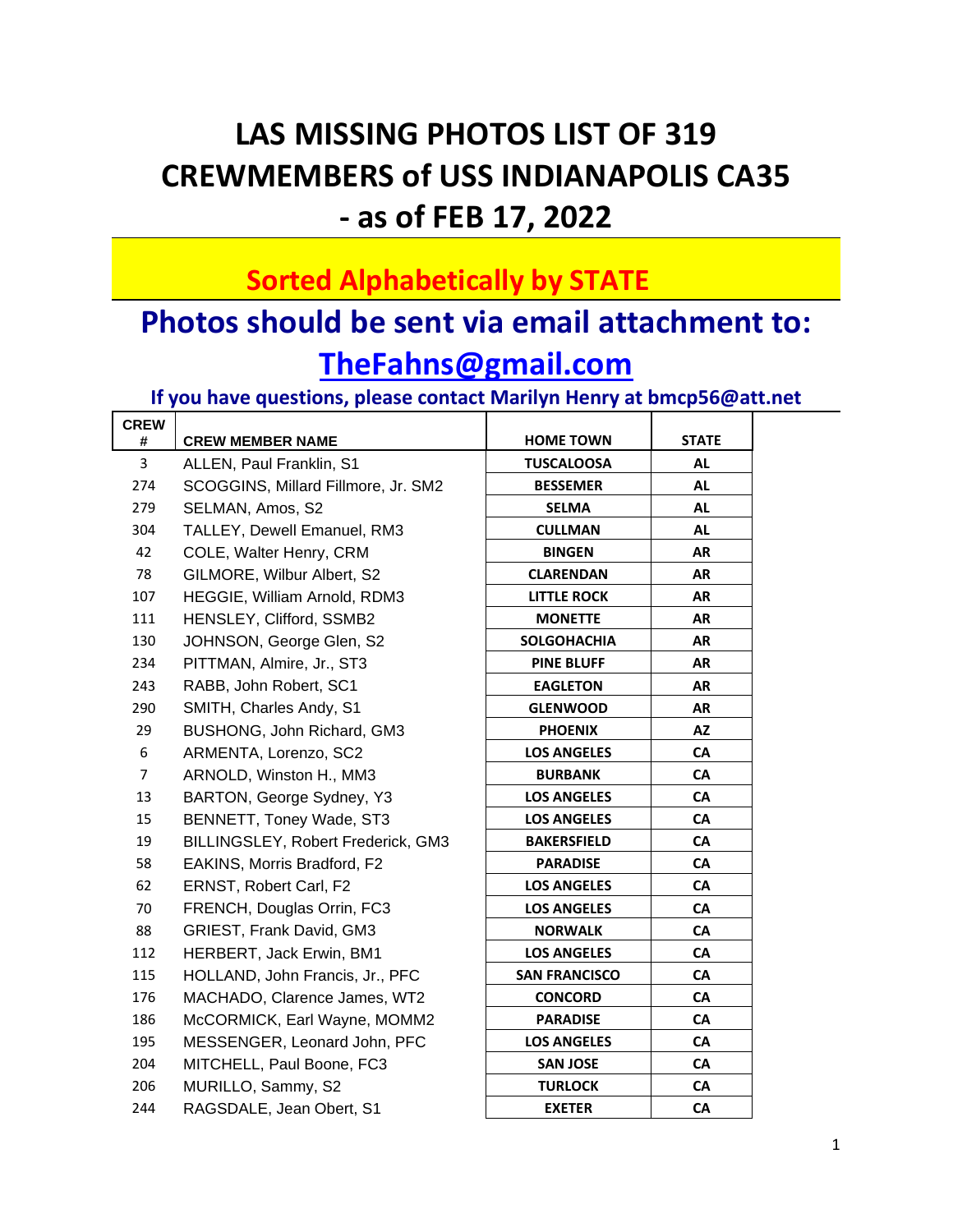| 251 | REGALADO, Robert Henry, S1         | <b>LOS ANGELES</b>      | CA          |
|-----|------------------------------------|-------------------------|-------------|
| 257 | ROBISON, Gerald Edward, RT3        | <b>SAN FRANCISCO</b>    | CA          |
| 267 | SAMANO, Nuraldo, S2                | <b>VISALIA</b>          | CA          |
| 271 | <b>SCHARTON, Elmer Daniel, S1</b>  | <b>SAN BERNADINO</b>    | CA          |
| 278 | SELLERS, Leonard Edson, SF3        | <b>SAN FRANCISCO</b>    | СA          |
| 282 | SHAW, Calvin Patrick, GM2          | <b>SACRAMENTO</b>       | CA          |
| 288 | SINGERMAN, David, SM3              | <b>SANTA MONICA</b>     | CA          |
| 293 | SNYDER, John Nicholas, SF2         | <b>SAN FRANCISCO</b>    | CA          |
| 296 | SPEER, Lowell Elvis, RT3           | <b>SACRAMENTO</b>       | CA          |
| 305 | TRIEMER, Ernst August, ENS         | <b>BERKELEY</b>         | CA          |
| 25  | BROWN, Orlo Norman, PFC            | <b>BOULDER</b>          | <b>CO</b>   |
| 48  | COX, Alford Edward, GM3            | <b>PUEBLO</b>           | CO          |
| 55  | DOVE, Bessil Raymond, SKD2         | <b>PUEBLO</b>           | <b>CO</b>   |
| 127 | IGOU, Floyd, Jr., RM2              | <b>FLEMING</b>          | <b>CO</b>   |
| 153 | LANDON, William Wallace, Jr., FCO2 | <b>FORT COLLINS</b>     | <b>CO</b>   |
| 210 | NEU, Hugh Herbert, S2              | <b>DENVER</b>           | CO          |
| 216 | NORMAN, Theodore Raymond, GM2      | <b>LAFAYETTE</b>        | CO          |
| 261 | ROSE, Berson Horace, GM2           | YELLOW JACKET           | CO          |
| 310 | WATERS, Jack Lee, CY               | <b>DENVER</b>           | <b>CO</b>   |
| 317 | WILSON, Thomas Beverly, S1         | <b>DENVER</b>           | <b>CO</b>   |
| 250 | REEVES, Robert Arnold, F2          | <b>WASHINGTON</b>       | DC          |
| 41  | COBB, William Lester, MOMM3        | <b>DEFUNIAK SPRINGS</b> | FL.         |
| 125 | HUNTER, Arthur Riles, Jr., QM1     | <b>OVIEDO</b>           | FL          |
| 286 | SILCOX, Burnice Rufus, S1          | <b>CANTONMENT</b>       | FL          |
| 307 | TURNER, William Henry, Jr., ACMM   | <b>PUTMAN</b>           | FL.         |
| 24  | BROWN, Edward Augustus, WT3        | <b>JONESBORO</b>        | GА          |
| 105 | HAYLES, Felix, CK3                 | WADLEY                  | GA          |
| 138 | KENNEDY, Andrew Jackson, Jr., S2   | SAVANNAH                | GA          |
| 50  | CRUZ, Jose Santos, CCK             |                         | <b>GUAM</b> |
| 65  | FIGGINS, Harley Dean, WT2          | <b>CORNING</b>          | IA          |
| 89  | GRIGGS, Donald Ray, F1             | <b>DES MOINES</b>       | IA          |
| 154 | LATIGUE, Jackson, STM1             | <b>CHLOE</b>            | IA          |
| 226 | PENDER, Welburn Morton, F2         | <b>STORM LAKE</b>       | ΙA          |
| 298 | STAUFFER, Edward Henry, 1st LT     | <b>ODEBOLT</b>          | IA          |
| 301 | STRAIN, Joseph Mason, S2           | <b>CRESTON</b>          | IA          |
| 18  | BIDDISON, Charles Lawrence, S1     | <b>KENDRICK</b>         | ID          |
| 106 | HAYNES, William Alexander, S1      | <b>NAMPA</b>            | ID          |
| 212 | NICHOLS, Joseph Lawrence, BM2      | <b>GREENCREEK</b>       | ID          |
| 16  | BERRY, Joseph, Jr., STM1           | <b>CHICAGO</b>          | IL          |
| 23  | BRINKER, David Allen, PFC          | <b>CHICAGO</b>          | IL          |
| 47  | COUNTRYMAN, Robert Earl, S2        | <b>BELVIDERE</b>        | 11.         |
| 54  | DOUGLAS, Marvin E., QM3c           | <b>EAST ST. LOUIS</b>   | Ш           |
| 83  | GORECKI, Joseph Walter, SK3        | <b>CHICAGO</b>          | IL          |
| 108 | HEINZ, Richard Anthony, HA1        | <b>CHICAGO</b>          | IL          |
| 139 | KENNEDY, Robert Arthur, S1         | <b>WAUKEGAN</b>         | IL          |

| <b>LOS ANGELES</b>      | СA          |
|-------------------------|-------------|
| <b>SAN FRANCISCO</b>    | CА          |
| <b>VISALIA</b>          | СA          |
| <b>SAN BERNADINO</b>    | СA          |
| <b>SAN FRANCISCO</b>    | СA          |
| <b>SACRAMENTO</b>       | СA          |
| SANTA MONICA            | СA          |
| <b>SAN FRANCISCO</b>    | CА          |
| <b>SACRAMENTO</b>       | СA          |
| <b>BERKELEY</b>         | СA          |
| <b>BOULDER</b>          | CO          |
| <b>PUEBLO</b>           | CO          |
| <b>PUEBLO</b>           | CO          |
| <b>FLEMING</b>          | CO          |
| <b>FORT COLLINS</b>     | CO          |
| <b>DENVER</b>           | CO          |
| LAFAYETTE               | CO          |
| <b>YELLOW JACKET</b>    | CO          |
| <b>DENVER</b>           | CO          |
| <b>DENVER</b>           | CO          |
| <b>WASHINGTON</b>       | DC          |
| <b>DEFUNIAK SPRINGS</b> | FL          |
| <b>OVIEDO</b>           | FL          |
| <b>CANTONMENT</b>       | FL          |
| <b>PUTMAN</b>           | FL          |
| <b>JONESBORO</b>        | GΑ          |
| WADLEY                  | GΑ          |
| SAVANNAH                | GΑ          |
|                         | <b>GUAM</b> |
| <b>CORNING</b>          | ΙA          |
| <b>DES MOINES</b>       | IΑ          |
| <b>CHLOE</b>            | IA          |
| <b>STORM LAKE</b>       | ΙA          |
| ODEBOLT                 | ΙA          |
| <b>CRESTON</b>          | ΙA          |
| <b>KENDRICK</b>         | ID          |
| NAMPA                   | ID          |
| <b>GREENCREEK</b>       | ID          |
| <b>CHICAGO</b>          | IL          |
| <b>CHICAGO</b>          | IL          |
| <b>BELVIDERE</b>        | IL          |
| <b>EAST ST. LOUIS</b>   | IL          |
| <b>CHICAGO</b>          | IL          |
| <b>CHICAGO</b>          | IL          |
| WAUKEGAN                | IL          |
|                         |             |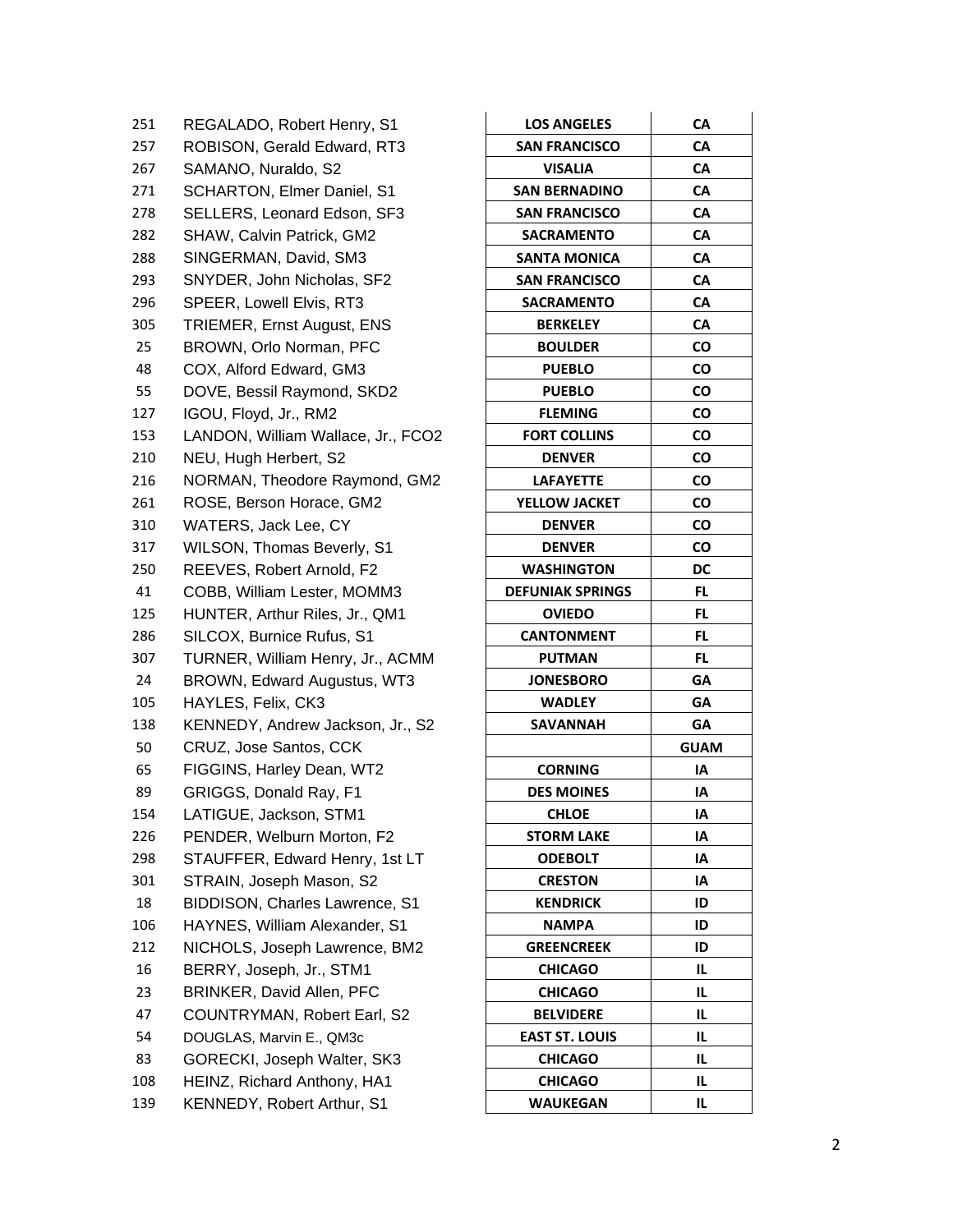| 144 | KLEIN, Raymond James, S1            | <b>CHICAGO</b>       | IL.        |
|-----|-------------------------------------|----------------------|------------|
| 145 | KLUCARIC, Matt A., QM3c             | <b>CHICAGO</b>       | IL.        |
| 147 | KOOPMAN, Walter Frederick, F2       | <b>CHESTER</b>       | IL.        |
| 149 | KULOVITZ, Raymond Joseph, S2        | <b>CHICAGO</b>       | IL.        |
| 150 | KWIATKOWSKI, Marion Joseph, S2      | <b>CHICAGO</b>       | Ш.         |
| 152 | LAKE, Murl Christy, S1              | <b>KINCAID</b>       | Ш.         |
| 158 | LeVIEUX, John Joseph, F2            | <b>CHICAGO</b>       | IL.        |
| 161 | LEWIS, John Robert, GM3             | <b>CHAMPAIGN</b>     | IL.        |
| 167 | LOCH, Edwin Peter, S1               | <b>CHICAGO</b>       | IL.        |
| 169 | LOMBARDI, Ralph, S1                 | <b>CHICAGO</b>       | IL.        |
| 175 | MABEE, Kenneth Charles, F2          | <b>PEKIN</b>         | IL.        |
| 178 | MALONE, Michael Leo Jr., LT (jg)    | <b>CHICAGO</b>       | IL.        |
| 187 | McCOSKEY. Paul Franklin, S1         | <b>HINDSBORO</b>     | Ш.         |
| 191 | MELICHAR, Charles Harry, EM3        | <b>CHICAGO</b>       | Ш.         |
|     | PETERSON, Frederick Alexander,      |                      |            |
| 229 | MAM3                                | <b>CHICAGO</b>       | IL.        |
| 289 | SMERAGLIA, Michael, RM3             | <b>CHICAGO</b>       | IL.        |
| 315 | <b>WILLIAMS, Robert Louis, WO</b>   | SANDOVAL             | Ш.         |
| 77  | GILL, Paul Edward, WT2              | <b>HUNTINGTON</b>    | IN         |
| 90  | GRIMES, David Elimer, S2            | <b>RUSSELLVILLE</b>  | IN         |
| 91  | GROCH, John Thomas, MM3             | <b>MICHIGAN CITY</b> | IN         |
| 117 | HOPPER, Roy Lee, AMM1               | <b>DECATUR</b>       | IN         |
| 140 | KENWORTHY, Glenn Willis, CPL        | <b>KOKOMO</b>        | ${\sf IN}$ |
| 151 | LaFONTAINE, Paul Sylvester, S1      | <b>GENEVA</b>        | IN         |
| 201 | MINOR, Richard Leon, S1             | <b>MONTICELLO</b>    | IN         |
| 143 | KIRKMAN, Walter William, SF1        | <b>ROSALIA</b>       | KS         |
| 75  | GIBSON, Ganola Francis, MM3         | <b>COVINGTON</b>     | KY         |
| 95  | HALL, Pressie, F1                   | <b>SOLDIER</b>       | ΚY         |
| 217 | O'BRIEN, Arthur Joseph, S2          | <b>LOUISVILLE</b>    | KY         |
| 1   | ACOSTA, Charles Mack, MM3           | <b>NEW ORLEANS</b>   | LA         |
| 2   | ADAMS, Pat Leon, S2                 | <b>MONROE</b>        | LA         |
| 20  | BLACKWELL, Fermon Malachi,<br>SSML3 | <b>KISOTCHE</b>      | LA         |
| 36  | CARROLL, Rachel Walker, COX         | <b>MARTHAVILLE</b>   | LA         |
| 57  | DURAND, Ralph Joseph, Jr., S2       | <b>NEW ORLEANS</b>   | LA         |
| 66  | FIRMIN, John Alden Homer, S2        | <b>NEW ORLEANS</b>   | LA         |
| 69  | FRANK, Rudolph Anthony, S2          | <b>NEW ORLEANS</b>   | LA         |
| 74  | GIBSON, Curtis Woodrow, S2          | <b>VOWELLS MILL</b>  | LA         |
| 81  | GOLDEN, Curry, STM1                 | <b>WHITEVILLE</b>    | LA         |
| 82  | GONZALES, Ray Adam, S2              | <b>BATON ROUGE</b>   | LA         |
| 85  | GREENE, Samuel Gile, S1             | <b>MONTEREY</b>      | LA         |
| 101 | HARPER, Vasco, STM1                 | <b>MARION</b>        | LA         |
| 137 | KARTER, Leo Clement, Jr., S2        | <b>NEW ORLEANS</b>   | LA         |
| 222 | PANE, Francis William, S2           | <b>ARABI</b>         | LA         |
| 252 | REMONDET, Edward Joseph, Jr., S2    | <b>RESERVE</b>       | LA         |
| 255 | RICHARDSON, Joseph Gustave, S2      | <b>NEW ORLEANS</b>   | LA         |

| <b>CHICAGO</b>      | IL |
|---------------------|----|
| <b>CHICAGO</b>      | IL |
| <b>CHESTER</b>      | IL |
| <b>CHICAGO</b>      | IL |
| <b>CHICAGO</b>      | IL |
| KINCAID             | IL |
| <b>CHICAGO</b>      | IL |
| <b>CHAMPAIGN</b>    | IL |
| <b>CHICAGO</b>      | IL |
| <b>CHICAGO</b>      | IL |
| <b>PEKIN</b>        | IL |
| <b>CHICAGO</b>      | IL |
| HINDSBORO           | IL |
| <b>CHICAGO</b>      | IL |
| <b>CHICAGO</b>      | IL |
| <b>CHICAGO</b>      | IL |
| SANDOVAL            |    |
|                     | IL |
| <b>HUNTINGTON</b>   | IN |
| <b>RUSSELLVILLE</b> | IN |
| MICHIGAN CITY       | IN |
| <b>DECATUR</b>      | IN |
| кокомо              | IN |
| <b>GENEVA</b>       | IN |
| <b>MONTICELLO</b>   | IN |
| <b>ROSALIA</b>      | ΚS |
| <b>COVINGTON</b>    | KΥ |
| <b>SOLDIER</b>      | КY |
| <b>LOUISVILLE</b>   | KΥ |
| <b>NEW ORLEANS</b>  | LA |
| <b>MONROE</b>       | LA |
| KISOTCHE            | LA |
| <b>MARTHAVILLE</b>  | LA |
| <b>NEW ORLEANS</b>  | LA |
| <b>NEW ORLEANS</b>  | LA |
| <b>NEW ORLEANS</b>  | LA |
| <b>VOWELLS MILL</b> | LA |
| <b>WHITEVILLE</b>   | LA |
| <b>BATON ROUGE</b>  | LA |
| <b>MONTEREY</b>     | LA |
| MARION              | LA |
| <b>NEW ORLEANS</b>  | LA |
| ARABI               | LA |
| <b>RESERVE</b>      | LA |
| <b>NEW ORLEANS</b>  | LA |
|                     |    |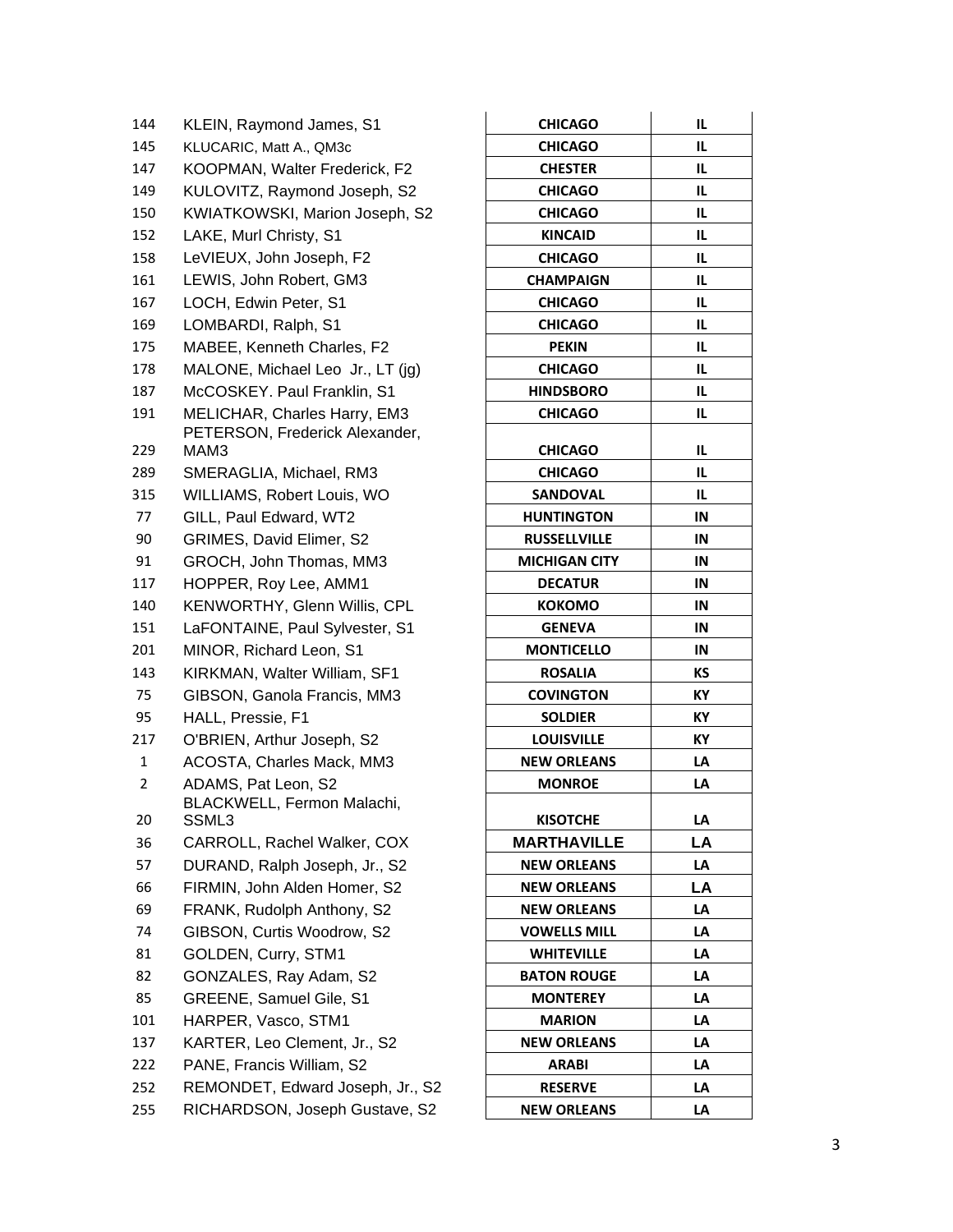| 283 | SHELTON, William Enloe, Jr., SM2 | <b>BALL</b>         | LA |
|-----|----------------------------------|---------------------|----|
| 93  | GUYON, Harold Louis, F1          | <b>SOUTH HADLEY</b> | MA |
| 119 | HORRIGAN, John Gerard, F1        | <b>BOSTON</b>       | MA |
| 121 | HUBBARD, Gordon Roy, PFC         | <b>WAKEFIELD</b>    | MA |
| 173 | LUNDGREN, Albert Davis, S1       | <b>BROCKTON</b>     | MA |
| 285 | SIKES, Theodore Allan, ENS       | <b>BOSTON</b>       | MA |
| 97  | HAMMEN, Robert, PHOM3            | <b>LINKWOOD</b>     | MD |
| 184 | MASTRECOLA, Michael Martin, S2   | <b>BALTIMORE</b>    | MD |
| 265 | RYDZESKI, Frank Walter, F1       | <b>BALTIMORE</b>    | MD |
| 8   | AYOTTE, Lester James, S2         | <b>DETROIT</b>      | ΜI |
| 22  | BOWMAN, Charles Edward, CTC      | <b>DETROIT</b>      | MI |
| 46  | COPELAND, Willard James, S2      | <b>DETROIT</b>      | ΜI |
| 51  | DIMOND, John Nelson, S2          | <b>CHARLOTTE</b>    | ΜI |
| 56  | DRUMMOND, James Joseph, F2       | <b>MIDLAND</b>      | ΜI |
| 71  | FRORATH, Donald Henry, S2        | <b>BAY CITY</b>     | ΜI |
| 124 | HUMPHREY, Maynard Lee, S2        | <b>OWOSSO</b>       | MI |
| 146 | KOLAKOWSKI, Ceslaus, SM3         | <b>DETROIT</b>      | ΜI |
| 156 | LATZER, Solomon, S2              | <b>DETROIT</b>      | ΜI |
| 165 | LIVERMORE, Raymond Irving, S2    | <b>DETROIT</b>      | MI |
| 171 | LORENC, Edward Richard, S2       | <b>DETROIT</b>      | MI |
| 193 | MENCHEFF, Manual Angel, S2       | <b>DETROIT</b>      | MI |
| 198 | MILLER, Walter Raymond, S2       | <b>MENDON</b>       | ΜI |
| 215 | NISKANEN, John Hubert, F2        | <b>LAKE LINDEN</b>  | ΜI |
| 225 | PAYNE, George David, S2          | <b>GRAND RAPIDS</b> | ΜI |
| 227 | PERRY, Robert J., S2             | <b>FLINT</b>        | ΜI |
| 236 | POKRYFKA, Donald Martin, S2      | <b>DETROIT</b>      | ΜI |
| 240 | POYNTER, Raymond Lee, S2         | <b>DETROIT</b>      | MI |
| 242 | PRIOR, Walter Mathew, S2         | <b>DETROIT</b>      | MI |
| 249 | REESE, Jesse Edmund, S2          | <b>DETROIT</b>      | ΜI |
| 280 | SEWELL, Loris Eldon, S2          | <b>GAYLORD</b>      | ΜI |
| 291 | SMITH, Henry August, F1          | <b>DETROIT</b>      | ΜI |
| 295 | SOLOMON, William, Jr., S2        | <b>INKSTER</b>      | MI |
| 300 | STONE, Dale Eugene, S2           | <b>THREE RIVERS</b> | MI |
| 302 | STUECKLE, Robert Louis, S2       |                     | MI |
| 4   | ANDERSON, Leonard Ole, MM3       | <b>MINNEAPOLIS</b>  | ΜN |
| 53  | DOUCETTE, Roland Ordean, S2      | <b>DULUTH</b>       | ΜN |
| 103 | HAUBRICH, Cloud David, S2        | <b>DANUBE</b>       | ΜN |
| 164 | LITTLE, Frank Edward, MM2        | <b>BRAINERD</b>     | ΜN |
| 183 | MARTTILA, Howard William, PVT    | <b>MINNEAPOLIS</b>  | MN |
| 205 | MROSZAK, Francis Alfred, S2      | <b>SAINT PAUL</b>   | ΜN |
| 219 | OLDEREN, Bernhard Gunnar, S1     | <b>MINNEAPOLIS</b>  | ΜN |
| 230 | PETERSON, Ralph Renny, S2**      | <b>HENNEPIN</b>     | MN |
| 248 | REEMTS, Alvin Thomas, S1         | <b>ROCK COUNTY</b>  | MN |
| 254 | RICHARDSON, John Richard, S2     | <b>SAINT PAUL</b>   | MN |
| 21  | BOSS, Norbert George, S2         | <b>CHAMOIS</b>      | МO |

| BALL                | LA |
|---------------------|----|
| <b>SOUTH HADLEY</b> | МA |
| <b>BOSTON</b>       | ΜA |
| WAKEFIELD           | ΜA |
| <b>BROCKTON</b>     | ΜA |
| <b>BOSTON</b>       | ΜA |
| <b>LINKWOOD</b>     | MD |
| <b>BALTIMORE</b>    | MD |
| <b>BALTIMORE</b>    | MD |
| <b>DETROIT</b>      | ΜI |
| <b>DETROIT</b>      | MI |
| <b>DETROIT</b>      | MI |
| CHARLOTTE           | ΜI |
| MIDLAND             | ΜI |
| <b>BAY CITY</b>     | MI |
| OWOSSO              | MI |
| <b>DETROIT</b>      | MI |
| <b>DETROIT</b>      | ΜI |
| <b>DETROIT</b>      | MI |
| <b>DETROIT</b>      | ΜI |
| <b>DETROIT</b>      | MI |
| <b>MENDON</b>       | ΜI |
| LAKE LINDEN         | MI |
| <b>GRAND RAPIDS</b> | ΜI |
| FLINT               | MI |
| <b>DETROIT</b>      | MI |
| <b>DETROIT</b>      | ΜI |
| <b>DETROIT</b>      | MI |
| <b>DETROIT</b>      | ΜI |
| <b>GAYLORD</b>      | MI |
| <b>DETROIT</b>      | MI |
| INKSTER             | MI |
| <b>THREE RIVERS</b> | MI |
|                     | ΜI |
| <b>MINNEAPOLIS</b>  | MΝ |
| <b>DULUTH</b>       | ΜN |
| <b>DANUBE</b>       | ΜN |
| <b>BRAINERD</b>     | ΜN |
| <b>MINNEAPOLIS</b>  | ΜN |
| <b>SAINT PAUL</b>   | ΜN |
| <b>MINNEAPOLIS</b>  | ΜN |
| <b>HENNEPIN</b>     | ΜN |
| <b>ROCK COUNTY</b>  | ΜN |
| SAINT PAUL          | ΜN |
| <b>CHAMOIS</b>      | мо |
|                     |    |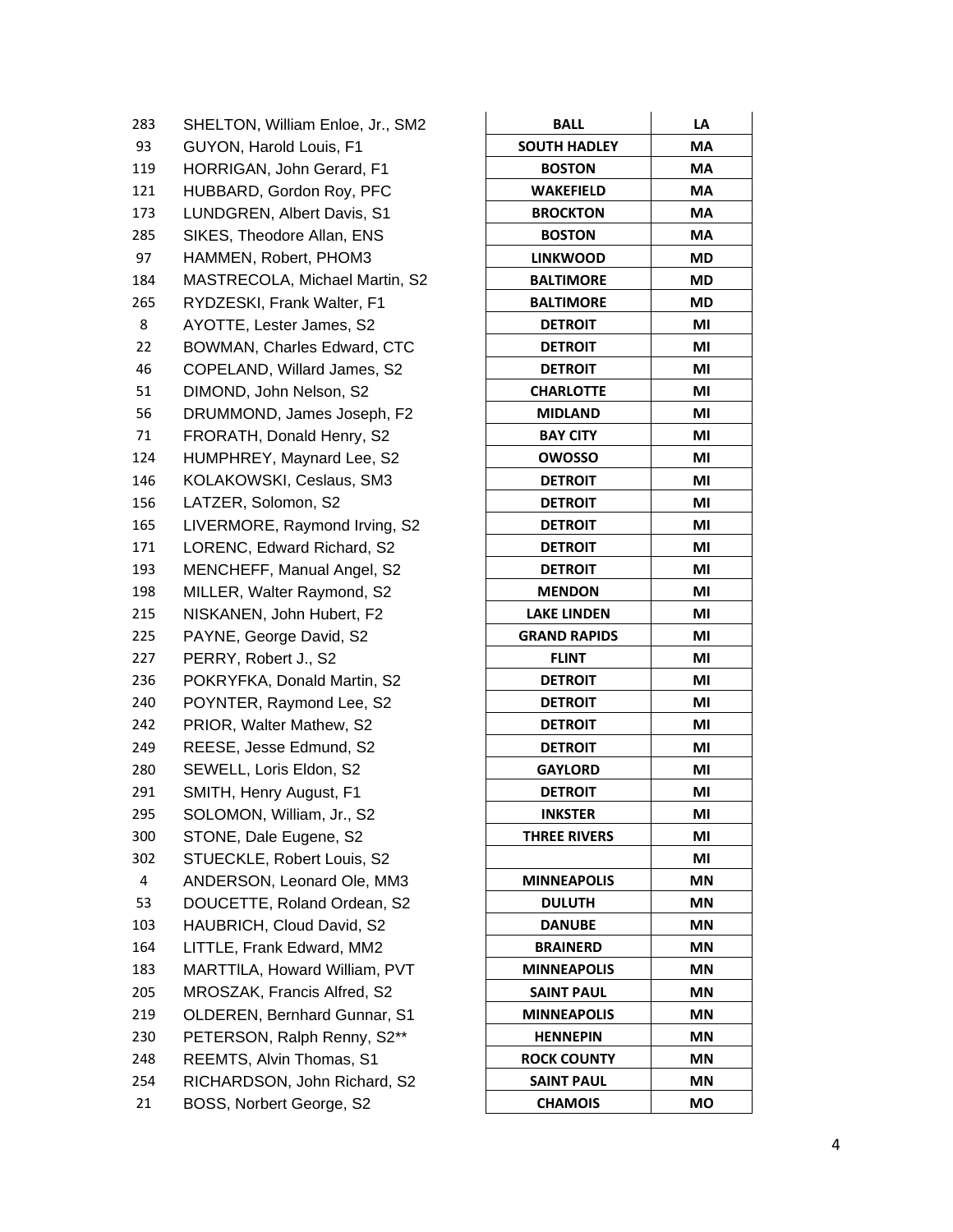| 40  | <b>CLEMENTS, Harold Preston, S2</b>            | <b>LECOMA</b>          | МO        |
|-----|------------------------------------------------|------------------------|-----------|
| 49  | CRUM, Charles Junior, S2                       | <b>RICH HILL</b>       | MO        |
| 52  | DOSS, James Monroe, S2                         | <b>SPRINGFIELD</b>     | МO        |
| 72  | GARDNER, Russel Thomas, F2                     | <b>POLK</b>            | МO        |
| 73  | GARHART, John M., MM1c                         | <b>GREAT FALLS</b>     | МO        |
| 123 | HUGHES, William Edward, SSML2                  | <b>SIKESTON</b>        | МO        |
| 192 | MELVIN, Carl Lavern, F1                        | <b>HOPKINS</b>         | МO        |
| 220 | OSBURN, Charles William, S2                    | <b>ST. LOUIS</b>       | МO        |
| 224 | PATZER, Herman Lantz, EM1                      | <b>KANSAS CITY</b>     | МO        |
| 102 | HARRIS, Willard Eugene, F2                     | <b>LEWISVILLE</b>      | <b>MO</b> |
| 43  | COLLINS, James, STM1                           | <b>MERIDIAN</b>        | MS.       |
| 76  | GILBERT, Warner, Jr., S1                       | <b>NEW ALBANY</b>      | ΜS        |
| 120 | HOUSTON, William Howard, PHM2                  | <b>UNION</b>           | ΜS        |
| 133 | JONES, Jim, S2                                 | <b>NEWTON</b>          | MS        |
| 142 | KIRBY, Harry, S1                               | <b>NEWTON</b>          | <b>MS</b> |
| 221 | PAIT, Robert Edward, BM2                       | <b>HATTIESBURG</b>     | MS.       |
| 245 | RAINES, Clifford Junior, S2                    | <b>LONGTOWN</b>        | MS        |
| 247 | RANDOLPH, Cleo, STM1                           | <b>LAWRENCE COUNTY</b> | ΜS        |
| 264 | RUSSELL, Robert Avery, S2**                    | <b>BILLINGS</b>        | MT.       |
| 17  | BERRY, William Henry, ST3                      | <b>JACKSONVILLE</b>    | NC.       |
| 28  | BURLESON, Martin Lafayette, S1                 | <b>PYATTE</b>          | <b>NC</b> |
| 116 | HOLLINGSWORTH, Jimmie Lee,<br>STM <sub>2</sub> | <b>ROCKY MOUNT</b>     | ΝC        |
| 141 | KING, Clarence, Jr., STM2                      | <b>IREDELL COUNTY</b>  | NC.       |
| 211 | NEWELL, James Thomas, EM1                      | <b>DOVER</b>           | NC        |
| 27  | BURKHARTSMEIER, Anton Tony, S1                 | <b>RUGBY</b>           | ND.       |
| 228 | PETERSON, Darrel Erskine, S1                   | <b>WAUPBAY</b>         | ND.       |
| 270 | SAND, Cyrus Harvey, BM1                        | <b>NELSON</b>          | ND.       |
| 67  | FLEISCHAUER, Donald William, S1                | <b>EXETER</b>          | NE.       |
| 110 | HELT, Jack Edward, F2                          | <b>DANBURY</b>         | NE        |
| 136 | KARPAL, Daniel Lawrence, BM1                   | <b>SCOTTS BLUFF</b>    | NE        |
| 59  | EDDY, Richard Leroy, RM3                       | <b>NEWARK</b>          | NJ        |
| 94  | HADUCH, John Martin, S1                        | PERTH AMBOY            | ΝJ        |
| 174 | LUTZ, Charles Herbert, S1                      | <b>PENNS GROVE</b>     | NJ.       |
| 180 | MARKMANN, Frederick Henry, WT1                 | <b>NEWARK</b>          | NJ        |
| 294 | SNYDER, Richard Redhaffer, S1                  | <b>WILDWOOD</b>        | ΝJ        |
| 316 | WILSON, Frank, F2                              | <b>NEW BRUNSWICK</b>   | NJ.       |
| 166 | LOBATO, Epifanio Jr                            | <b>CABEZON</b>         | ΝM        |
| 60  | ELLIOTT, Kenneth Albert, S1                    | <b>UTICA</b>           | ΝY        |
| 104 | HAUSER, Jack Isaac, SK2                        | <b>NEW YORK</b>        | NΥ        |
| 233 | PIPERATA, Alfred Joseph, MM1                   | <b>BROOKLYN</b>        | NΥ        |
| 235 | POHL, Theodore, F2                             | <b>BROOKLYN</b>        | NΥ        |
| 259 | ROCHE, Joseph Martin, LT                       | <b>FLUSHING</b>        | NΥ        |
| 262 | ROTHMAN, Aaron, RDM3                           | <b>BROOKLYN</b>        | NΥ        |
| 268 | SAMS, Robert Carol, STM2                       | <b>HARFORD MILLS</b>   | ΝY        |
|     |                                                |                        |           |

| <b>LECOMA</b>          | мо |
|------------------------|----|
| RICH HILL              | мо |
| <b>SPRINGFIELD</b>     | МО |
| POLK                   | МО |
| <b>GREAT FALLS</b>     | МО |
| <b>SIKESTON</b>        | МО |
| <b>HOPKINS</b>         | МО |
| ST. LOUIS              | мо |
| KANSAS CITY            | мо |
| <b>LEWISVILLE</b>      | МО |
| <b>MERIDIAN</b>        | ΜS |
| NEW ALBANY             | ΜS |
| <b>UNION</b>           | ΜS |
| <b>NEWTON</b>          | ΜS |
| <b>NEWTON</b>          | ΜS |
| <b>HATTIESBURG</b>     | ΜS |
| LONGTOWN               | ΜS |
| <b>LAWRENCE COUNTY</b> | ΜS |
| <b>BILLINGS</b>        | ΜТ |
| <b>JACKSONVILLE</b>    | NC |
| <b>PYATTE</b>          | NC |
| <b>ROCKY MOUNT</b>     | NC |
| <b>IREDELL COUNTY</b>  | NC |
| <b>DOVER</b>           | NС |
| <b>RUGBY</b>           | ΝD |
| WAUPBAY                | ΝD |
| <b>NELSON</b>          | ND |
| <b>EXETER</b>          | ΝE |
| <b>DANBURY</b>         | ΝE |
| <b>SCOTTS BLUFF</b>    | ΝE |
| NEWARK                 | NJ |
| <b>PERTH AMBOY</b>     | ΝJ |
| <b>PENNS GROVE</b>     | ΝJ |
| <b>NEWARK</b>          | ΝJ |
| WILDWOOD               | ΝJ |
| <b>NEW BRUNSWICK</b>   | ΝJ |
| <b>CABEZON</b>         | ΝM |
| UTICA                  | NΥ |
| NEW YORK               | NΥ |
| <b>BROOKLYN</b>        | NΥ |
| <b>BROOKLYN</b>        | NΥ |
| <b>FLUSHING</b>        | NΥ |
| <b>BROOKLYN</b>        | NΥ |
| <b>HARFORD MILLS</b>   | NΥ |
|                        |    |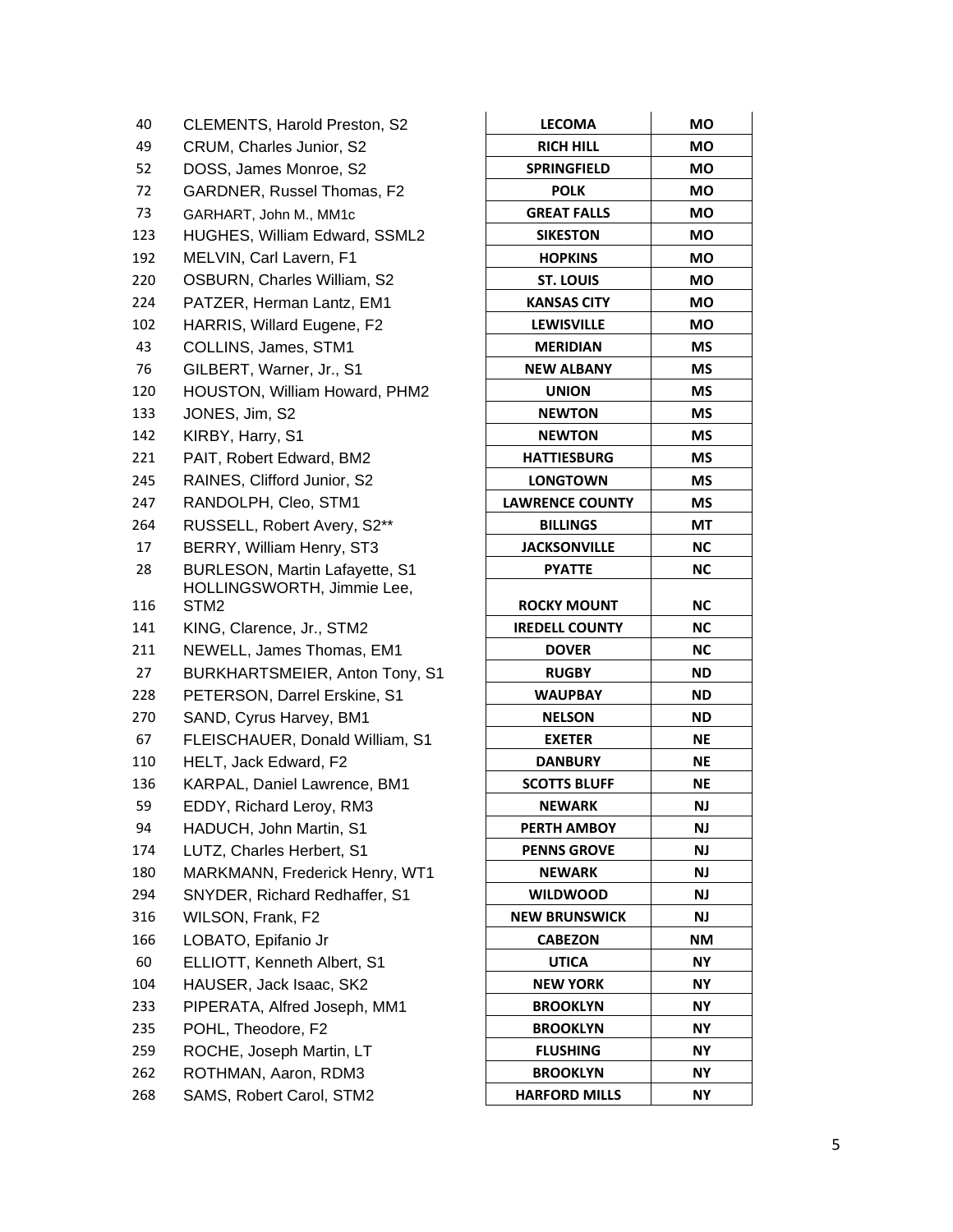| 303 | SULLIVAN, William Daniel, PTR2  | <b>NIAGARA FALLS</b>  | NΥ          |
|-----|---------------------------------|-----------------------|-------------|
| 30  | CALL, James Edward, RM3         | <b>EAST PALESTINE</b> | ΟH          |
| 32  | CAMPANA, Paul, RDM3             | <b>BEDFORD</b>        | ΟH          |
| 79  | GISMONDI, Michael Vincent, S1   | YOUNGSTOWN            | ΟH          |
| 84  | GOTTMANN, Paul James, S2        | <b>CINCINNATI</b>     | ΟH          |
| 96  | HALLORAN, Edward George, MM3    | <b>CINCINNATI</b>     | ΟH          |
| 109 | HELSCHER, Ralph John, S1        | <b>CHEVIOT</b>        | ΟH          |
| 122 | HUGHES, Lawrence Edwin, F2      | <b>AKRON</b>          | OH          |
| 128 | JADLOSKI, George Kenneth, S2    | <b>NILES</b>          | ΟH          |
| 129 | JAKUBISIN, Joseph Sylvester, S2 | <b>CLAYSVILLE</b>     | ΟH          |
| 159 | LEWELLEN, Thomas Edgar, S2      | <b>COLUMBUS</b>       | ΟH          |
| 162 | LINK, George Charles, S1        | <b>CLEVELAND</b>      | OН          |
| 170 | LONG, Joseph William, S1        | <b>WYOMING</b>        | ΟH          |
| 182 | MARSHALL, Robert Wallace, S2    | <b>CLEVELAND</b>      | ΟH          |
| 185 | McCORKLE, Ray Ralph, S1         | <b>CHESAPEAKE</b>     | ΟH          |
| 196 | MICHAEL, Elmer Orion, S1        | <b>DAYTON</b>         | ΟH          |
| 197 | MICHNO, Arthur Richard, S2      | <b>CLEVELAND</b>      | ΟH          |
| 200 | MILLS, William Harry, EM3       | <b>CLEVELAND</b>      | ΟH          |
| 202 | MIRICH, Wally Wayo, S1          | <b>MARTINS FERRY</b>  | ΟH          |
| 207 | MUSARRA, Joe, S1                | <b>CLEVELAND</b>      | ΟH          |
| 239 | POWELL, Howard Wayne, F1        | <b>CLEVELAND</b>      | OH          |
| 260 | ROGELL, Henry Tony, F1          | <b>CLEVELAND</b>      | OH          |
| 309 | WALLACE, John, RDM3             | <b>WARREN</b>         | ΟH          |
| 33  | CAMPBELL, Wayland Dee, SF3      | <b>OKEMAH</b>         | ΟK          |
| 99  | HANCOCK, William Allen, GM3     | <b>SAND SPRINGS</b>   | OΚ          |
| 100 | HARP, Charlie Hardin, S1        | <b>CHOTEAU</b>        | OK          |
| 241 | PRATT, George Roy, F1           | <b>TULSA</b>          | ΟK          |
| 284 | SHIPMAN, Robert Lee, GM3**      | <b>STILWELL</b>       | ΟK          |
| 313 | WENNERHOLM, Wayne Leslie, COX   | <b>TULSA</b>          | ΟK          |
| 232 | PIERCE, Robert William, S2      | <b>ESSEX WINDSOR</b>  | ON (CANADA) |
| 163 | LINVILLE, Cecil Harrison, SF2   | <b>SUMPTER</b>        | OR          |
| 199 | MILLER, Walter William, B1      | <b>PORTLAND</b>       | OR          |
| 208 | MYERS, Glen Alan, MM2           | <b>PORTLAND</b>       | OR          |
| 256 | RILEY, Junior Thomas, BM2       | <b>PORTLAND</b>       | <b>OR</b>   |
| 61  | EMSLEY, William Joseph, S1      | PHILADELPHIA          | PA          |
| 64  | EVERETT, Charles Norman, EM2    | <b>BROADHEADVILLE</b> | PA          |
| 87  | GREIF, Matthias Daniel, WT3     | <b>ARNOLD</b>         | PA          |
| 132 | JOHNSTON, Scott Albert, F2      | <b>BORN ATHENS</b>    | PА          |
| 172 | LOYD, John Francis, WT2         | PHILADELPHIA          | PA          |
| 181 | MARSHALL, John Lucas, WT2       | <b>ALTOONA</b>        | PA          |
| 318 | YEAPLE, Jack Thomas, Y3         | PHILADELPHIA          | PA          |
| 35  | CARROLL, Gregory Krichbaum, S1  | <b>PROVIDENCE</b>     | <b>RI</b>   |
| 68  | FLYNN, James Madison, Jr., S1   | <b>BRISTOL</b>        | <b>RI</b>   |
| 31  | CAMP, Garrison, STM2            | <b>BLACKSBURG</b>     | <b>SC</b>   |
| 45  | COOK, Floyd Edward, SF3         | <b>PROSPERITY</b>     | SC          |

| <b>NIAGARA FALLS</b>  | NΥ          |
|-----------------------|-------------|
| <b>EAST PALESTINE</b> | ОН          |
| <b>BEDFORD</b>        | ΟН          |
| YOUNGSTOWN            | OН          |
| <b>CINCINNATI</b>     | ОН          |
| <b>CINCINNATI</b>     | ОН          |
| <b>CHEVIOT</b>        | ΟН          |
| AKRON                 | ΟН          |
| NILES                 | OН          |
| <b>CLAYSVILLE</b>     | ΟН          |
| <b>COLUMBUS</b>       | OН          |
| <b>CLEVELAND</b>      | ΟН          |
| WYOMING               | OН          |
| <b>CLEVELAND</b>      | OН          |
| <b>CHESAPEAKE</b>     | OΗ          |
| <b>DAYTON</b>         | ОН          |
| <b>CLEVELAND</b>      | ΟН          |
| <b>CLEVELAND</b>      | ΟН          |
| <b>MARTINS FERRY</b>  | OН          |
| <b>CLEVELAND</b>      | ΟН          |
| <b>CLEVELAND</b>      | OН          |
| <b>CLEVELAND</b>      | ΟН          |
| <b>WARREN</b>         | OН          |
| ОКЕМАН                | ОΚ          |
| <b>SAND SPRINGS</b>   | ОΚ          |
| <b>CHOTEAU</b>        | ОΚ          |
| TULSA                 | ОΚ          |
| STILWELL              | ОΚ          |
| <b>TULSA</b>          | ОΚ          |
| <b>ESSEX WINDSOR</b>  | ON (CANADA) |
| <b>SUMPTER</b>        | OR          |
| PORTLAND              | ΟR          |
| <b>PORTLAND</b>       | OR          |
| <b>PORTLAND</b>       | ΟR          |
| PHILADELPHIA          | PА          |
| <b>BROADHEADVILLE</b> | PА          |
| <b>ARNOLD</b>         | ΡА          |
| <b>BORN ATHENS</b>    | ΡА          |
| PHILADELPHIA          | PА          |
| <b>ALTOONA</b>        | PА          |
| PHILADELPHIA          | PA          |
| <b>PROVIDENCE</b>     | RI          |
| <b>BRISTOL</b>        | RI          |
| BLACKSBURG            | SC          |
| <b>PROSPERITY</b>     | SC          |
|                       |             |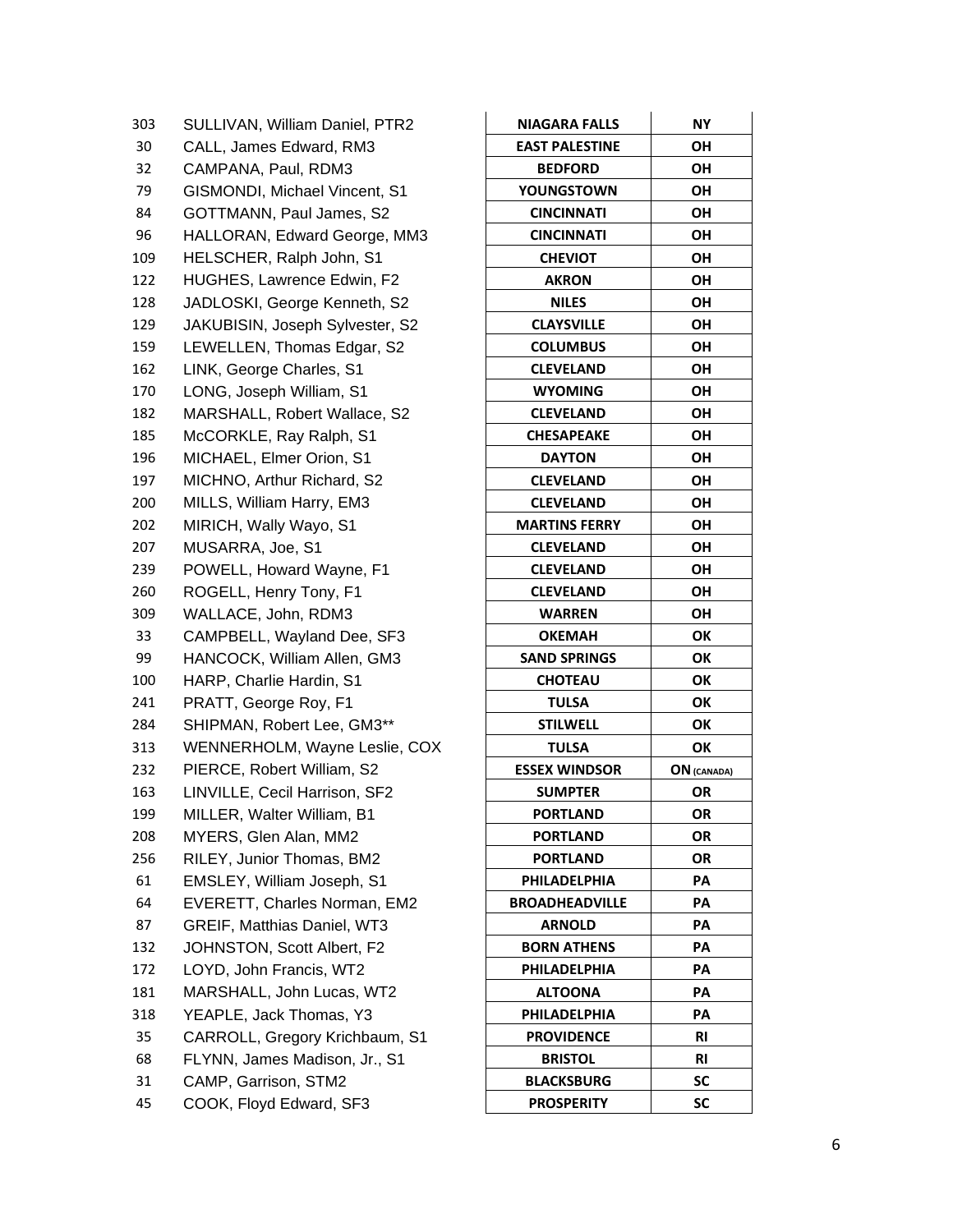| 179 | MANESS, Charles F., F2             | <b>CHARLESTON</b>   | SC        |
|-----|------------------------------------|---------------------|-----------|
| 299 | STIMSON, David, ENS                | <b>SPARTANBURG</b>  | <b>SC</b> |
| 10  | BAKER, Daniel Albert, S2.          | <b>WEBSTER</b>      | <b>SD</b> |
| 80  | GODFREY, Marlo Roy, RM3            | <b>WATERTOWN</b>    | SD        |
| 14  | BENNETT, Ernest Franklin, B3       | <b>CHATTANOOGA</b>  | TN        |
| 86  | GREER, Bob Eugene, S2              | <b>UNION CITY</b>   | ΤN        |
| 131 | JOHNSON, Sidney Bryant, S1         | <b>GRAHAM</b>       | ΤN        |
| 135 | JONES, Stanley Fairwick, S2        | <b>KNOXVILLE</b>    | ΤN        |
| 160 | LEWIS, James Robert, F2            | <b>ETOWAH</b>       | ΤN        |
| 177 | MALONE, Cecil E., S2               | <b>MEMPHIS</b>      | TN        |
| 213 | NICHOLS, Paul Virgil, MM3          | <b>MEMPHIS</b>      | ΤN        |
| 218 | O'NEIL, Eugene Elbert, S1          | <b>GERMANTOWN</b>   | ΤN        |
| 253 | RHEA, Clifford, F2                 | <b>PIKEVILLE</b>    | <b>TN</b> |
| 263 | ROWDEN, Joseph Geren, F1           | <b>ATHENS</b>       | <b>TN</b> |
| 308 | WALKER, A. W., STM1                | <b>SOMERVILLE</b>   | ΤN        |
| 311 | WATSON, Winston Harl, F2           | <b>MADISONVILLE</b> | ΤN        |
| 9   | BACKUS, Thomas Hawkins, LT. (jg)   | <b>VERNON</b>       | TX        |
| 11  | BAKER, William Marvin, Jr., EM2    | <b>BAYTOWN</b>      | TX        |
| 12  | <b>BARNES, Willard Merlin, MM1</b> | <b>UMBARGER</b>     | TX        |
| 34  | CANTRELL, Billy George, F2         | <b>DALLAS</b>       | TX        |
| 39  | CLARK, Eugene, CK3                 | <b>DALLAS</b>       | TX        |
| 44  | COLVIN, Frankie Lee, SSMT2         | <b>BEAUMONT</b>     | TX        |
| 63  | EVANS, Arthur Jerome, PHM2         | <b>MISSION</b>      | TX        |
| 92  | GUERRERO, John Gomez, S1           | <b>MARLIN</b>       | TX        |
| 114 | HINES, Lionel Gordon, WT1          | <b>GROVES</b>       | TX        |
| 148 | KRONENBERGER, William Maurice, GM3 | <b>HOUSTON</b>      | TX        |
| 155 | LATIMER, Billy Franklin, S1        | <b>MOUNT CALM</b>   | TX        |
| 203 | MITCHELL, James Hamilton, Jr., SK1 | <b>PORT ARTHUR</b>  | TX        |
| 209 | NEAL, William Frank, PFC           | <b>PALESTINE</b>    | TX        |
| 246 | RAINS, Rufus Brady, S1             | <b>MULESHOE</b>     | TX        |
| 258 | ROBISON, Marzie Joe, S2            | <b>TERRELL</b>      | TX        |
| 266 | SAENZ, Jose Anthony, SC3           | <b>EDINBURG</b>     | TX        |
| 269 | SANCHEZ, Alejandro Vallez, S2      | <b>POTEET</b>       | TX        |
| 273 | SCHOOLEY, Dillard Alfred, COX      | <b>HOUSTON</b>      | TX        |
| 275 | SCOTT, Burl (aka Birl) Down, STM2  | <b>BERING</b>       | TX        |
| 276 | SCOTT, Hilliard, STM1              | <b>PORT ARTHUR</b>  | TX        |
| 292 | SMITH, Olen Ellis, CM3             | <b>LIMESTONE</b>    | TX        |
| 297 | SPINDLE, Orval Audry, S1           | <b>PALO PINTO</b>   | TX        |
| 113 | HILL, Joe Walker, STM1             | <b>PROSPECT</b>     | VA        |
| 126 | HURT, James Edward, S2             | <b>KEYSVILLE</b>    | VA        |
| 194 | MERGLER, Charles Marlen, RDM2      | <b>RICHMOND</b>     | VA        |
|     |                                    | <b>KING GEORGE</b>  |           |
| 231 | PEYTON, Robert Carter, STM1        | <b>COUNTY</b>       | VA        |
| 237 | POORE, Albert Franklin, S2         | <b>COLUMBIA</b>     | VA        |
| 5   | ANDERSON. Richard Lew, F2          | <b>SEATTLE</b>      | <b>WA</b> |